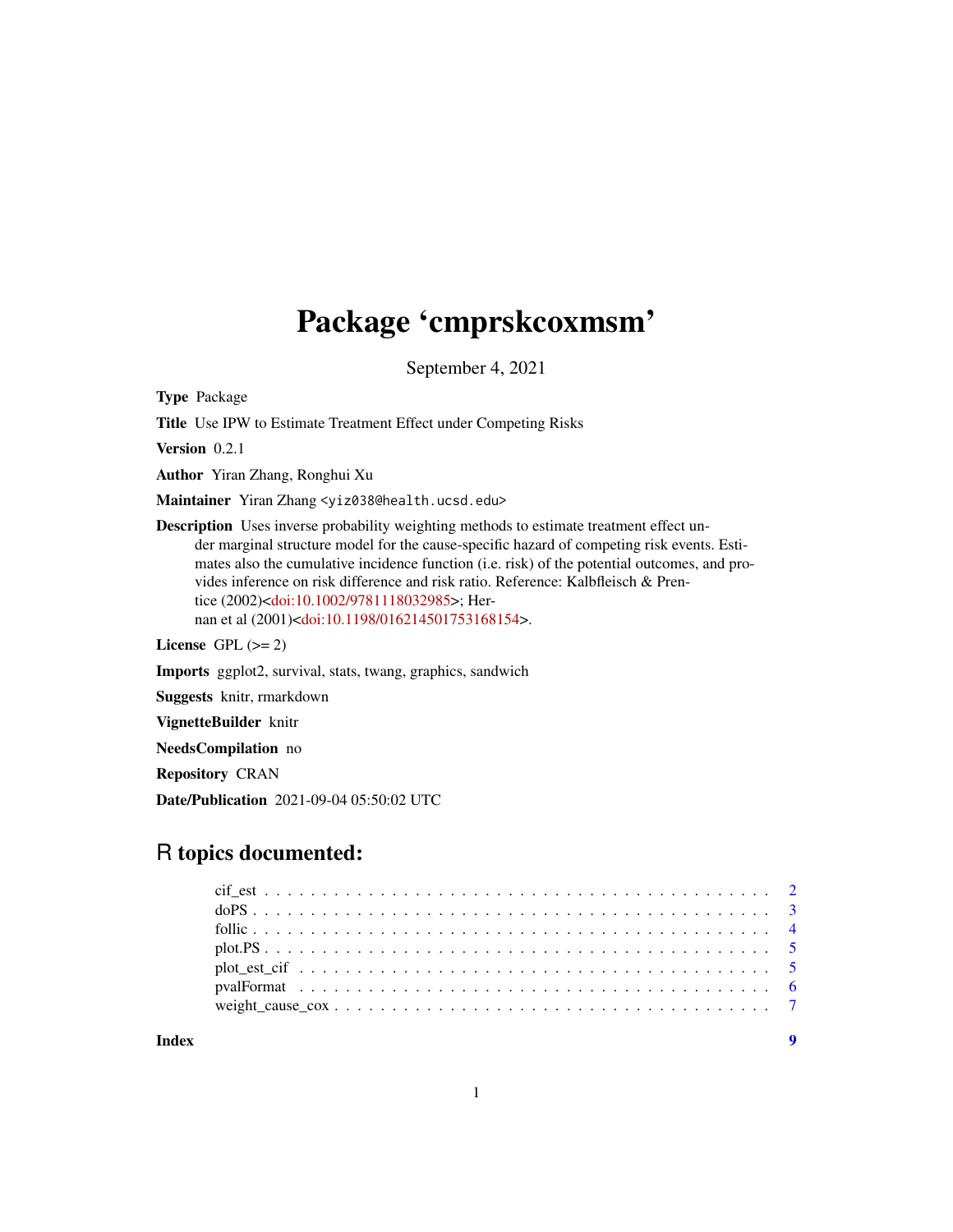<span id="page-1-0"></span>

#### Description

cif\_est estimates the cumulative incidence function (CIF, i.e.risk) based on the cause-specific regression results with 95% confidence intervals, it also calculates the risk ratio and risk difference for the specific time point.

#### Usage

```
cif_est(data=,
        time, time2 = NULL,
        Event.var, Events, cif.event,
        weight.type,
        ties = NULL,
        risktab = TRUE, risk.time = NULL)
```
#### Arguments

| data        | The dataset, output of doPS                                                                                                           |
|-------------|---------------------------------------------------------------------------------------------------------------------------------------|
| time        | See weight_cause_cox.                                                                                                                 |
| time2       | See weight_cause_cox.                                                                                                                 |
| Event.var   | The variable name for the event indicator which typically has at least 3 levels.                                                      |
| Events      | The vector of all the event name, the rest of levels in the Event var will be<br>treated as loss to follow up (i.e. right censoring). |
| cif.event   | Value of event of interest for the CIF.                                                                                               |
| weight.type | See weight_cause_cox.                                                                                                                 |
| ties        | See weight_cause_cox.                                                                                                                 |
| risktab     | Indicator whether the risk ratio and risk difference table should be returned.                                                        |
| risk.time   | If risktab, the specific time point for calculating the risk ratio and risk differ-<br>ence.                                          |

#### Details

After estimating the parameters in the cause-specific hazard  $\lambda_j^a$  using IPW, we could estimate the corresponding CIF:

$$
\hat{P}(T^a < t, J^a = j) = \int_0^t \hat{S}^a(u) d\hat{\Lambda}_j^a(u),
$$

where  $\hat{S}^a$  is the estimated overall survial function for  $T^a$ ,  $\hat{S}^a(u) = e^{-\sum_j \hat{\Lambda}^a_j(u)}$ ,  $\hat{\Lambda}^a_j(u) = \hat{\Lambda}_{0j}(u)e^{\hat{\beta}*a}$ , and  $\hat{\Lambda}_{0j}(u)$  is a Breslow-type estimator of the baseline cumulative hazard.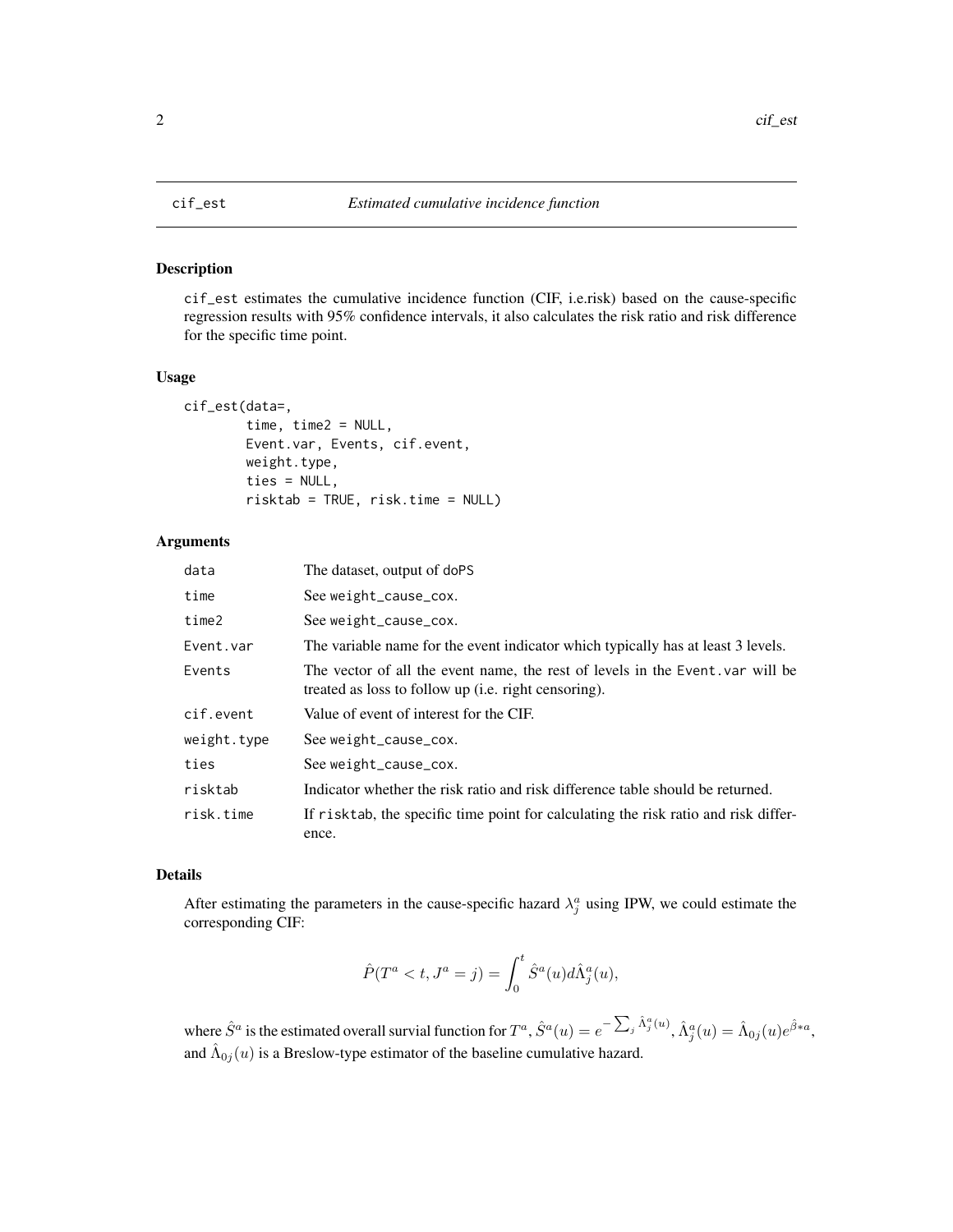# <span id="page-2-0"></span>Value

Returns a table containing the estimated CIF for the event of interest for control and treated group and their 95% confidence intervals.

If risktab, will return the risk ratio and risk difference at time risk.time, and their 95% confidence intervals.

#### References

Hou, J., Paravati, A., Hou, J., Xu, R., & Murphy, J. (2018). "High-dimensional variable selection and prediction under competing risks with application to SEER-Medicare linked data," *Statistics in Medicine* 37(24), 3486-3502.

doPS *Generate the Inverse Probability Treatment Weights*

#### Description

doPS calculates the unstabilized and stabilized inverse probability treatment weights (IPW) for average treatment effect using propensity score. The propensity score is calculated by twang package using the boosted logistic regression.

#### Usage

doPS(data,Trt,Trt.name,VARS.)

#### Arguments

| data     | The dataset, includes treatment assignment as well as covariates          |
|----------|---------------------------------------------------------------------------|
| Trt      | The name of the treatment variable in the dataset.                        |
| Trt.name | The treated group name of the treatment variable in the dataset.          |
| VARS.    | The vector of the name of potential confounding variables in the dataset. |

#### Details

The treatment variable should only contain 2 levels of treatment, and one should be viewed as treated group and another is control group.

For stabilized weights:

For the treated individuals, we assign the IPW:  $w = Pr(T=1)/Pr(T=1|X=x)$ , for control individuals, the stabilized weight is:  $w = (1-Pr(T=1))/(1-Pr(T=1|X=x)).$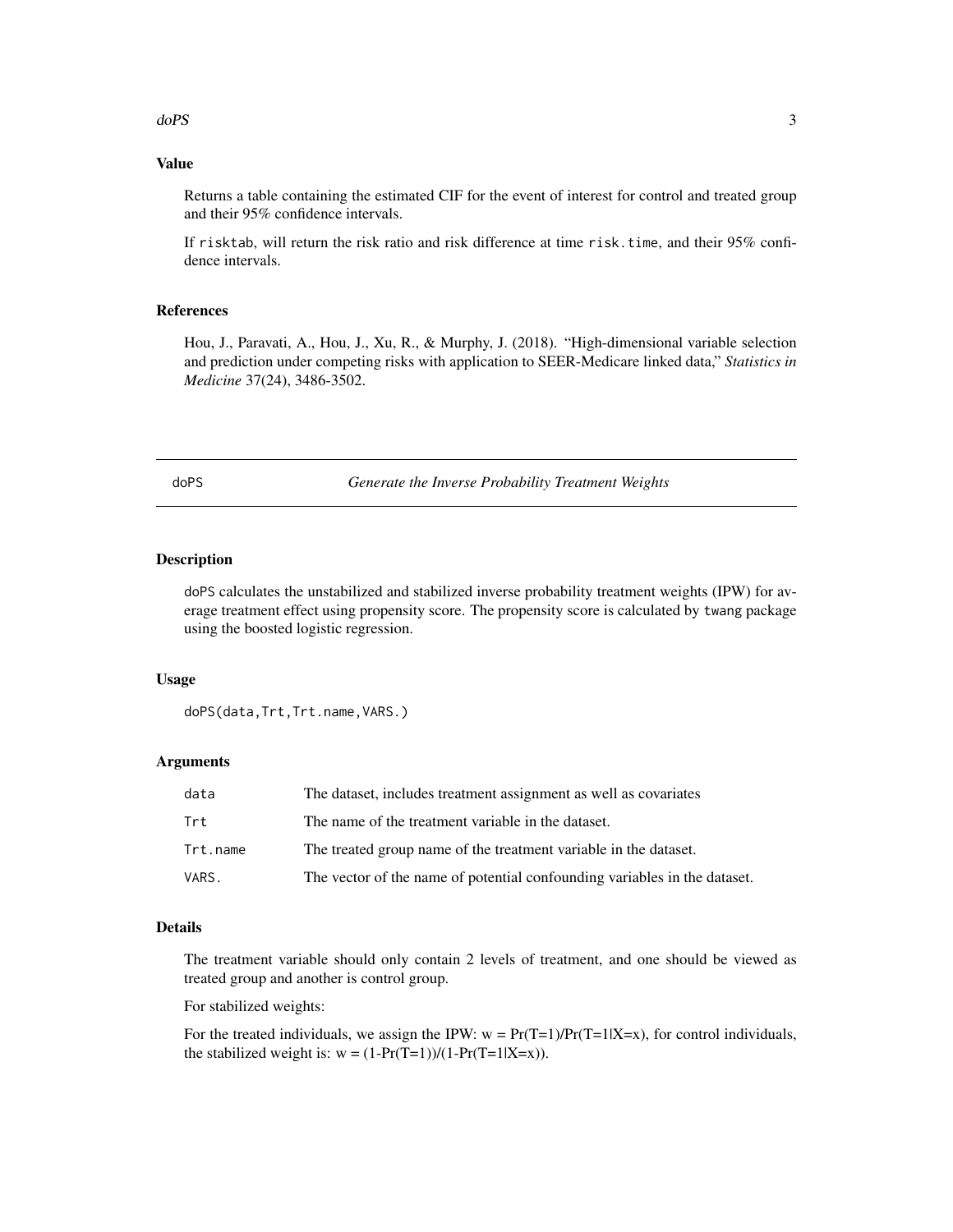#### <span id="page-3-0"></span>Value

doPS returns an object of class "PS". An object of class "PS" is a list containing the following components:

| Data | A new dataset which excludes all the missing value on the potential confounders<br>from input data, add the propensity score and IPW into the new dataset. |
|------|------------------------------------------------------------------------------------------------------------------------------------------------------------|
|      | <b>ps_ate</b> The estimated propensity scores with estimand of interest as ATE                                                                             |
|      | <b>ipw_ate_unstab</b> Unstabilized ipw calculated from ps_ate                                                                                              |
|      | <b>ipw_ate_stab</b> Stabilized ipw calculated from ps_ate                                                                                                  |
| ps   | an object of class ps, See the help for ps for details of the ps class.                                                                                    |

# See Also

[ps](#page-0-0)

follic *Follicular cell lymphoma study*

#### Description

Competing risk data set involving follicular cell lymphoma from Pintilie (2007)

# Usage

data(follic)

# Format

A data frame containing:

age age

hgb hemoglobin (g/l)

clinstg clinical stage: 1=stage I, 2=stage II

ch chemotherapy

rt radiotherapy

time first failure time

status Reason of failure: 1: Relapse, 2: Death, 0: No response

# References

Pintilie M., (2006) Competing Risks: A Practical Perspective. West Sussex: John Wiley and Sons.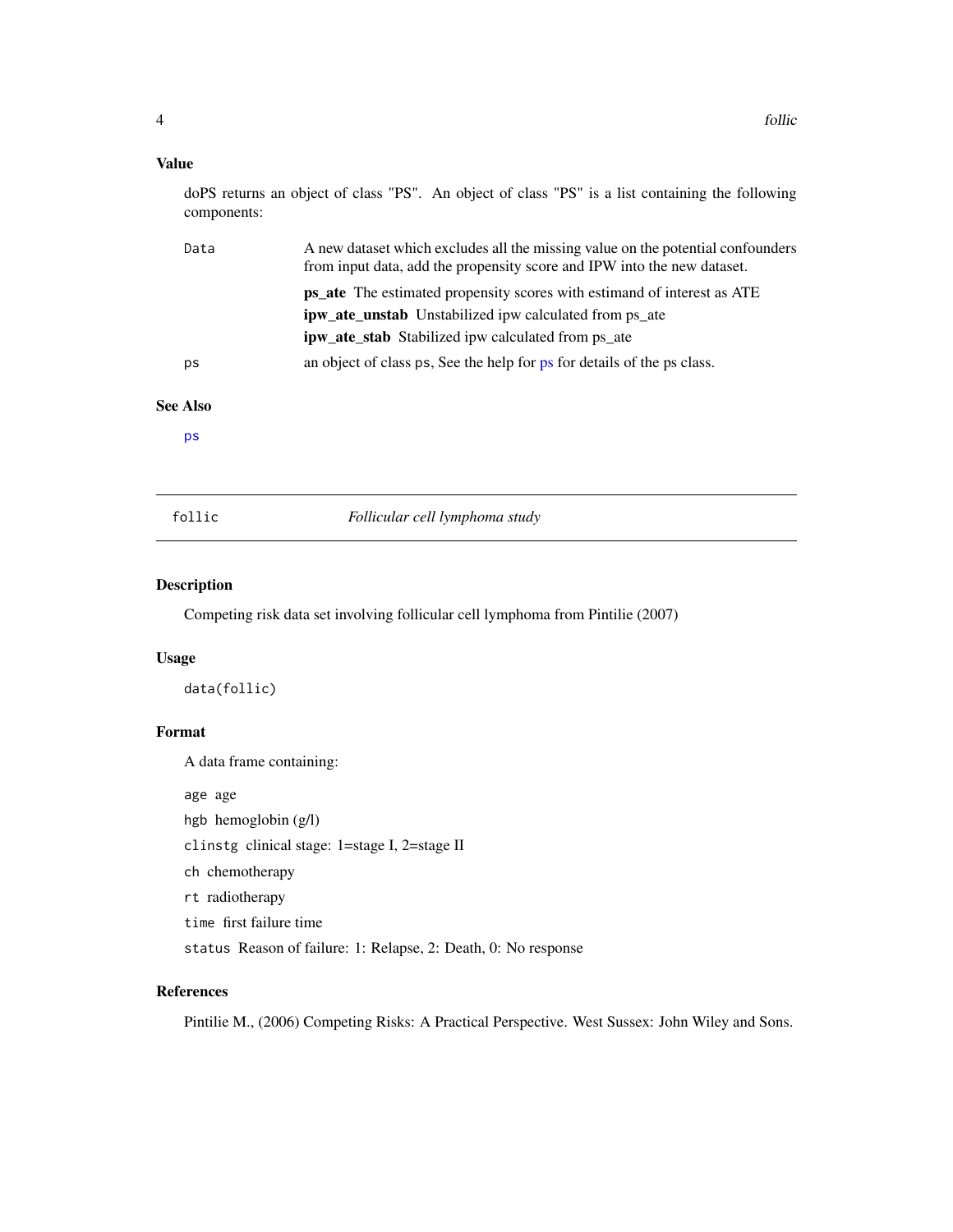<span id="page-4-0"></span>plot.PS *Plotting histogram of propensity score and balancing plot for covariates in the propensity score model*

# Description

Displays a the histogram plots for the propensity score, stratified by treated and control group and a graph of standardized mean difference of potential confounders before and after weigthing.

#### Usage

```
## S3 method for class 'PS'
plot(x, \ldots)
```
#### Arguments

|                         | The results of doPS function                                      |
|-------------------------|-------------------------------------------------------------------|
| $\cdot$ $\cdot$ $\cdot$ | the other arguments you want to put in the built-in plot function |

#### Details

The standardized mean difference (SMD), defined as the (weighted) treatment group mean minus the (weighted) control group mean divided by the (weighted) pooled sample (treatment and control) standard deviation. SMD between -0.1 and 0.1 typically indicates good balance.

#### Value

Histogram of propensity score and balancing plot for covariates in the propensity score model corresponding to the output from doPS.

#### See Also

[bal.table](#page-0-0)

plot\_est\_cif *ggplot method for cif\_est objects*

# Description

This function produces a CIF plots for cif\_est objects.

#### Usage

```
plot_est_cif(cif.data, color = color, ci.cif = FALSE)
```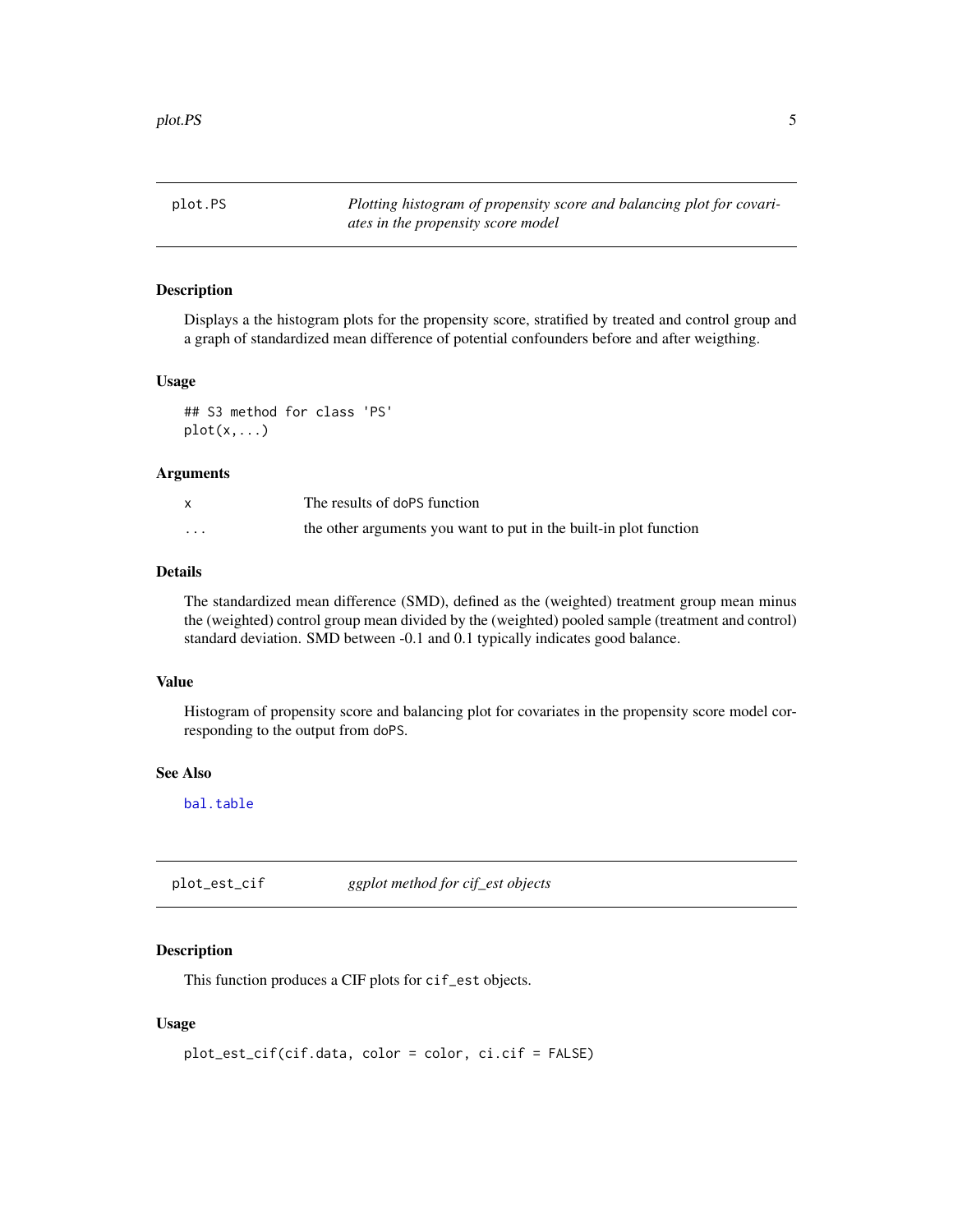#### <span id="page-5-0"></span>Arguments

| cif.data | The dataset, output of cif_est                                          |
|----------|-------------------------------------------------------------------------|
| color    | Color for control and treatment group, has to be a vector of length 2.  |
| ci.cif   | Indicator whether to plot the 95% confidence interval area for the CIF. |

# Value

A cumulative incidence function plot (with 95% confidence interval area) corresponding to the output from cif\_est.

| pvalFormat | Adjust p-value format |  |
|------------|-----------------------|--|
|------------|-----------------------|--|

# Description

Formats p-values for reports, can report adjusted pvalues

#### Usage

```
pvalFormat(p.values, method = 'none', replace = FALSE)
```
# Arguments

| p.values | p-value                                              |
|----------|------------------------------------------------------|
| method   | pvalue adjustment, passed to p. adjust. methods      |
| replace  | if TRUE, replaces p-values with their adjusted value |

# Value

Return the formatted p-value: round the p-value, assign the significance sign to the p-value based on the significant level. Can be used directly to the LaTex report.

# Examples

```
p \leftarrow 0.002354print(p.1 <- pvalFormat(p))
```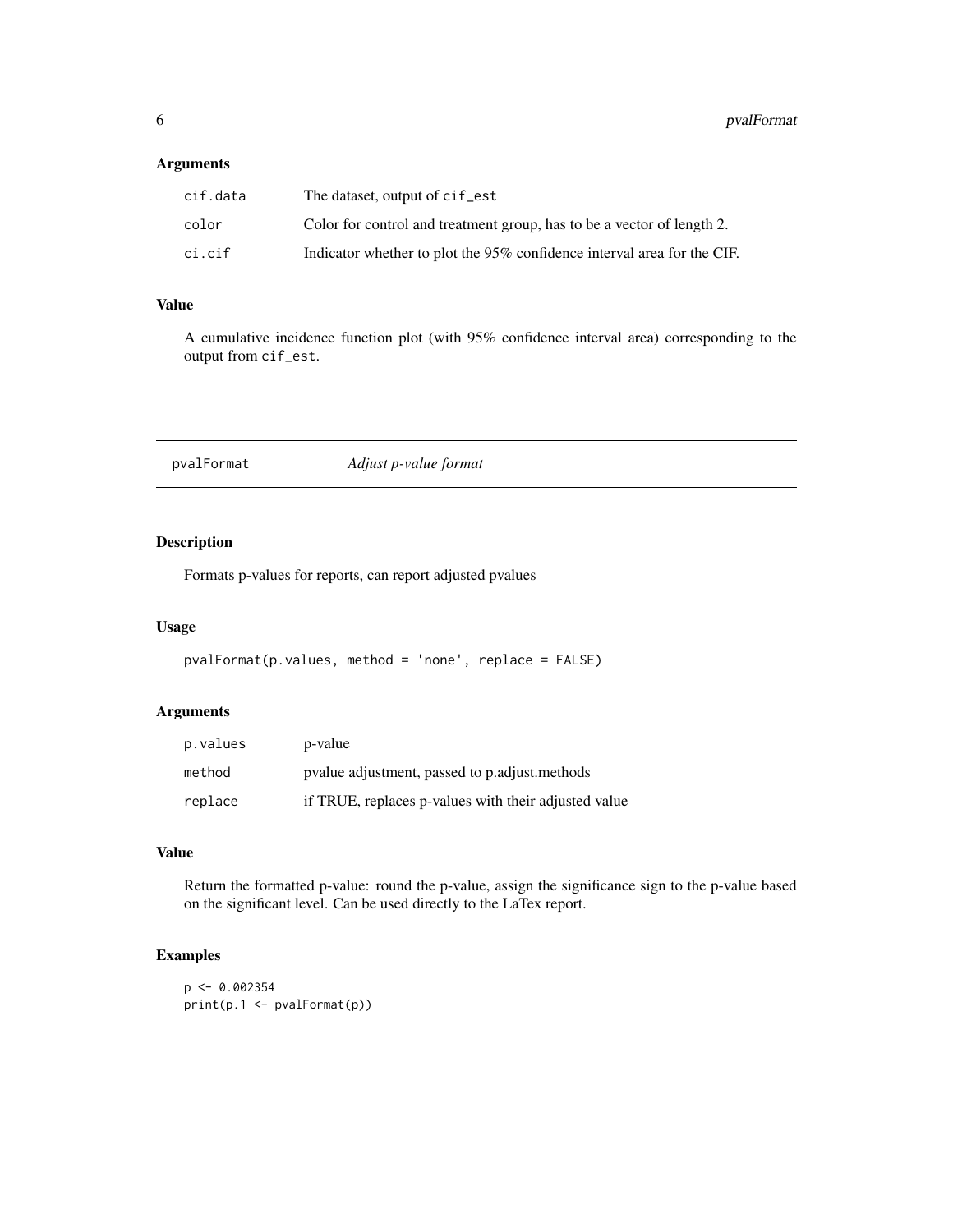<span id="page-6-0"></span>weight\_cause\_cox *Inverse probability weighted proportional cause-specific hazards model*

# Description

weight\_cause\_cox fits the marginal structural proportional cause-specific hazards model using the inverse probability treatment weights.

#### Usage

```
weight_cause_cox(data=,
                 time, time2 = NULL,
```

|                | Event.var, Event, |
|----------------|-------------------|
| weight.type,   |                   |
| $ties = NULL)$ |                   |

# Arguments

| data        | The dataset, output of doPS                                                                                                                                                                                                                                                                   |
|-------------|-----------------------------------------------------------------------------------------------------------------------------------------------------------------------------------------------------------------------------------------------------------------------------------------------|
| time        | See also Surv, for right censored data, this is the follow up time. For interval<br>data, the first argument is the starting time for the interval.                                                                                                                                           |
| time2       | See also Surv, ending time of the interval for interval censored or counting<br>process data only. Intervals are assumed to be open on the left and closed on the<br>right, (start, end). For counting process data, event indicates whether an event<br>occurred at the end of the interval. |
| Event.var   | The variable name for the event indicator which typically has at least 3 levels.                                                                                                                                                                                                              |
| Event       | Event of interest, the rest of the event are treating as competing event.                                                                                                                                                                                                                     |
| weight.type | Type of inverse probability weights. Possible values are "Unstabilized" and<br>"Stabilized".                                                                                                                                                                                                  |
| ties        | See also coxph, a character string specifying the method for tie handling. If<br>there are no tied death times all the methods are equivalent.                                                                                                                                                |

#### Details

The marginal structural cause-specific Cox model for cause j usually has the form:

$$
\lambda_j^a(t) \equiv \lambda_{T^a, J^a = j}(t) = \lambda_{0j} e^{\beta * a},
$$

where  $T^a$ ,  $J^a$  is the counterfactural survival time and cause for treatment  $a(= 0, 1)$ ,  $\lambda_{0j}$  is the unspecified baseline cause-specific hazard for cause j, and  $\beta$  is the treatment effect.

#### Value

Returns a table containing the estimated coefficient of the treatment effect, the robust standard error of the coefficient, estimated hazard ratio and 95% CI for the hazard ratio.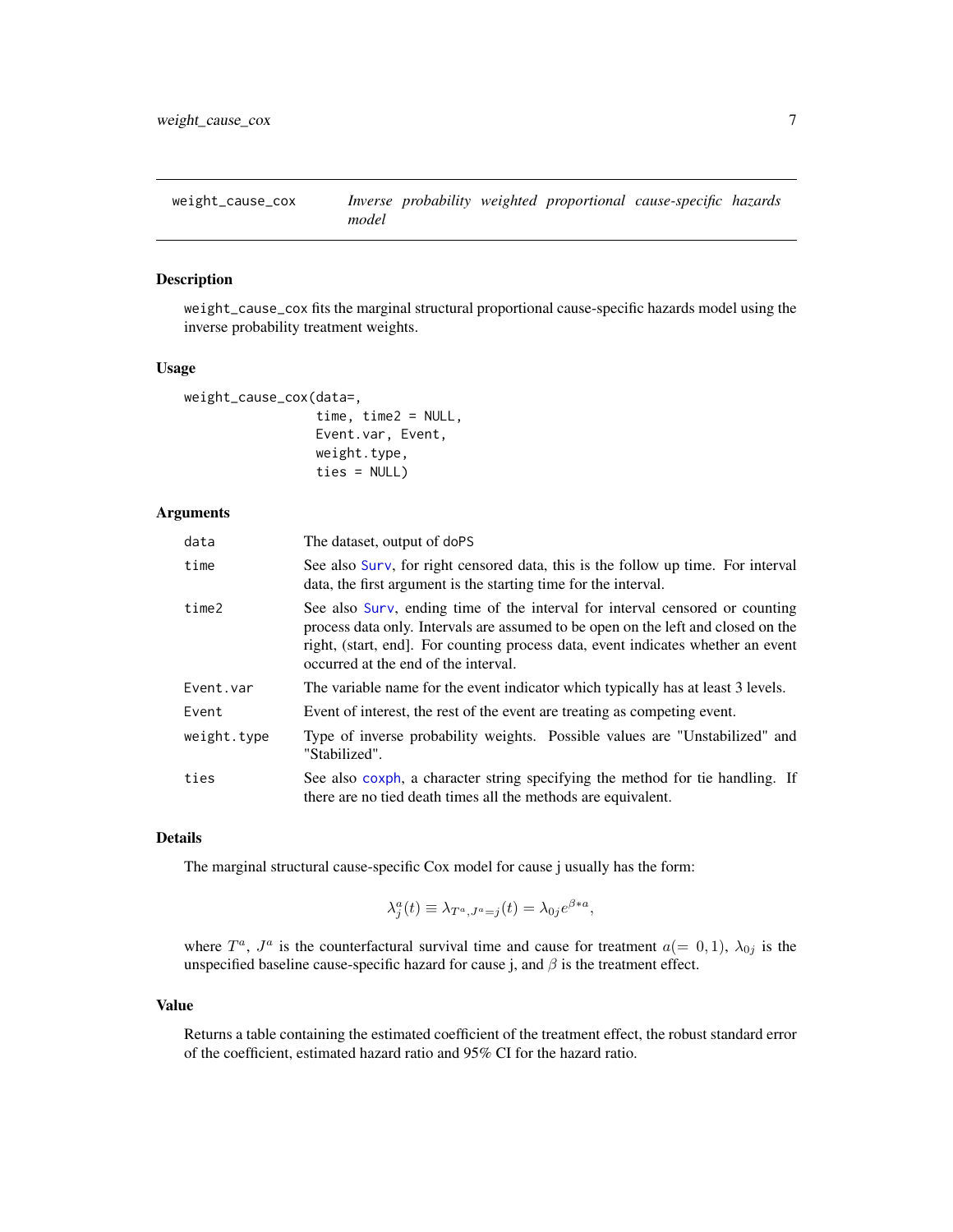<span id="page-7-0"></span>8 weight\_cause\_cox

See Also

[coxph](#page-0-0)